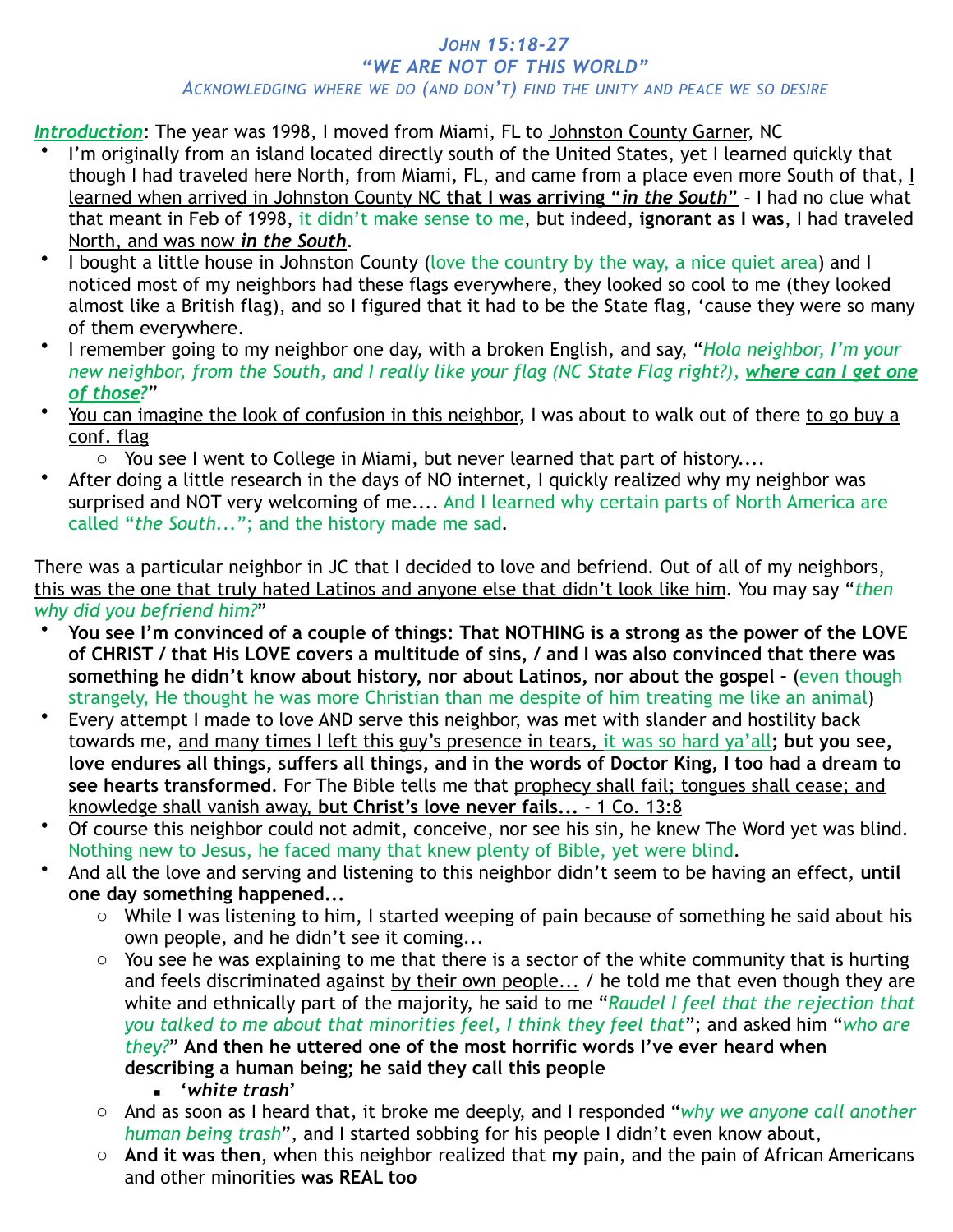- $\circ$  I was genuinely broken for his people; he didn't know what to do with grace, and it was there where he started seeing how dismissive, arrogant, and absent he was **to people that were not like him**, he started seeing that a lot of American History is not the pretty sanitized version we get on so many school textbooks.... He started facing reality and facts as I faced reality and facts with him, and wept for his people and we started going and doing some beautiful things in trailer parks reminding them that they are loved and beautiful and made in God's image, not trash....
- o That day he asked me, "why do you care so much, where do you come from?" I said, "*neighbor, the Bible says that because of Jesus I now belong to God, and is not that important where I come from, what's important is where I'm going because of Jesus; I wanna tell you more about Him, and how His love transforms us...*".
- o Today we love each other, and this now 85 year old white guy will be the first one to tell you how blind he was to his discrimination and indifference of others....

I have no idea how to preach what I'm about to preach to you Summit..., because it comes from a place of love, but so many are so fragile to truth / so stock in their ways, that we may not be willing to listen. When we (either knowingly or without meaning to) refuse to be one / refuse to get outside our comfort zone / refuse to do live with people that are NOT like you / that lack of Unity puts at stake our witness and the credibility of our message that Jesus was sent to reconcile us to God and to one another (**that's literally what Jesus said in His prayer to God in John 17**). – here is the way he put it, 20 "I do not ask for these only, but also for those who will believe in me through their word, 21 that they may all be one, just as you, Father, are in me, and I in you, that they also may be in us, so that the world may believe that you have sent me. 22 The glory that you have given me I have given to them, that they may be one even as we are one, 23 I in them and you in me, that they may become perfectly one, so that the world may know that you sent me and loved them even as you loved me. John 17:20-23

*Prayer*: Father God, give us disposition to hear Your Word today. You say in your Word in 1st Corinthians that: Not many of us were wise by human standards; not many of us were influential; not many of us were of noble birth; and here I am, that's me. But You oh God chose the foolish things of the world (like me) **to shame the wise**; God You chose the weak things of the world (like me) **to shame the strong**. God you chose the lowly things of this world and the despised things—and the things that are not—**to nullify the things that are**, to bring down false powers and fears, so that **no one may boast**, that we may live in the rest, satisfaction, and joy that it is **to live for YOUR Glory alone, and not ours**, as 1 Cor. Chapter 1 says.

• Father if you can use anything (and I know you can), please, please Lord, use me today. In Jesus' name. Amen.

Jesus speaks in John chapter 15, and right after he gives a strong command to love one another, He says in verse 18:

18 "If the world hates you, keep in mind that it hated me first. 19 If you belonged to the world, it would love you as its own. As it is, you do not belong to the world, but I have chosen you out of the world. That is why the world hates you. (And now we see a pattern here where Jesus is saying, "*if they did this & the other to me, they'll do it to you*", see it in the second half of the next verse where Jesus says) 20 … if they persecuted me, they will persecute you also. If they obeyed my teaching, they will obey yours also. 21 They will treat you this way because of my name, for they do not know the one who sent me. 22 If I had not come and spoken to them, they would not be guilty of sin; but now they have no excuse for their sin. 23 Whoever hates me hates my Father as well. 24 If I had not done among them the works no one else did, they would not be guilty of sin. As it is, they have seen, and yet they have hated both me and my Father. 25 But this is to fulfill what is written in their Law: 'They hated me without reason.'

26 "When the Advocate comes, whom I will send to you from the Father—the Spirit of truth who goes out from the Father—he will testify about me. 27 And you also must testify... This is the Word of God.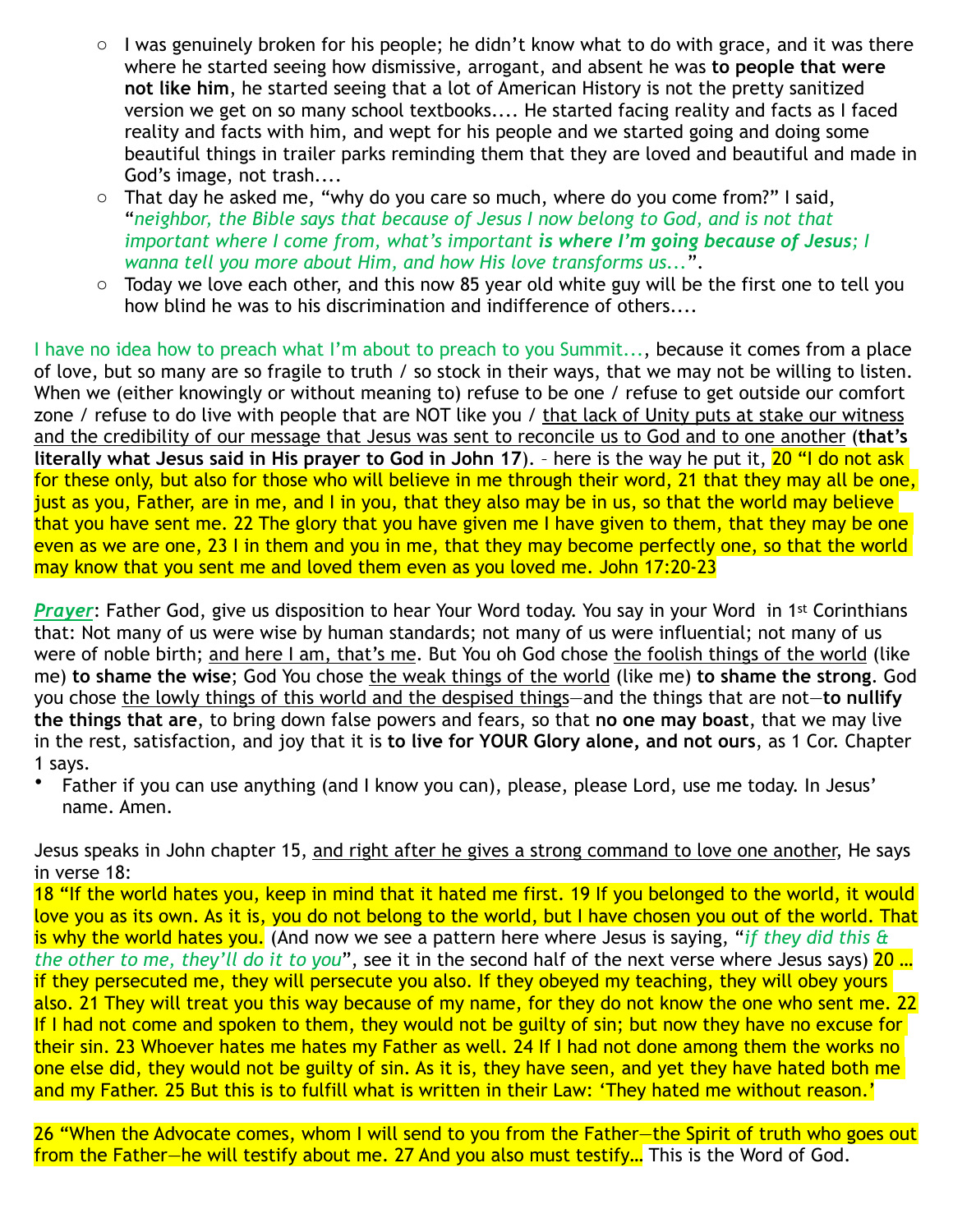The story of humanity only really makes sense at the light of the story of the Bible. Take it from me who sat under atheist teachings for many years....

- *Q*: What is this story that gives sense to the world we live in? That before you and I existed, before humanity existed, there was a battle of **two** kingdoms in the heavenly realms...
- A beautiful angel of light rebelled against God and His kingdom, and fooled a third of the angels to rebel with him and try to overthrow God. The result of that rebellion is that God kicked him and the fallen angels out of His Kingdom down to this world. (Jesus Himself said in Luke 10:18 "I saw Satan fall like lightning from heaven.")

When you realized that this story begins with this world being occupied first by the very evil kingdom that rebelled against God, the same enemy that fooled Adam and Eve, that gives you so much light into everything else….

- That means that EVERY COUNTRY AND EVERY CULTURE on planet earth is affected by evil and sin.
- There is sin in every culture. **Now, there is also beauty in every culture** as different as they are. God is a God of creativity and diversity, just look at the flowers, how **different** yet how beautiful they are…. And how different is the Niagara Falls in the East, from the Grand Canyon in the West, yet they are both breathtaking.
- So there is lots of beauty in the diversity of different cultures, but church, there is also a lot of sin that comes with that as well, **a lot of worldliness in this world of which JESUS says in John 15, you are NOT of…**.
- So when Godliness comes to a worldly culture (whatever that culture and country may be), when Godliness comes, Godliness **DOES NOT** remove the distinctives of that culture, (the music style, flavors, and colors of that particular culture) **however Godliness DOES REMOVE anything and everything in those things that does NOT honor THE LORD and HIS WORD**. 2x
- So when we talk about diversity/unity/oneness, we are talking of embracing how different God has made us, and celebrate the beauty and witness we may lose **if we are NOT one**, but you can embrace it because we are NOT talking about anything that will dishonor THE WORD OF GOD because **nothing is better for a human being than THE GOD OF THE WORD**. The highest beauty / awe / and satisfaction you can wish somebody **is God**. If we celebrate our diversity without being united in God, we will only be celebrating diverse manifestations of sin.
- *Christianity does not remove our diversity, our different colors and styles*; no, God is trying to deliver us from any sin and idolatry there may be in our culture (you can keep on being who God made you to be) and actually you can enjoy most the uniqueness of your culture **when you are NOT participating in sin** that separates you from the God of joy who created the diversity to begging with, but we cannot undermine sin by elevating culture.... We praise Jesus in all the colors, sounds, and flavors of our culture, **because it's in the freedom from sin that Jesus alone offers, where you can truly enjoy that culture**. **Every time any culture GIVES weight and glory to God, the result is always joy & life. And every time culture demands weight and glory that only God should have, the result is conflict and death.**
	- o (-*p* But the reality is that this is a fallen and broken world, NO culture is exempt from SIN, **because** before that culture came to be, satan and demons already ruled the land....

**Why is this so important to understand?** Because some people say, "*such and such country is always been Christian, they started with a Christian culture*", listen, at the light of God's Word that reveals the depravity of every human being: **NO** country and **NO** culture has started with a Christian or Christ like heart…. Because the truth is, that if you are referring to a country on planet earth, then that country was birthed under the influence of the enemy of God (satan) in a worldly kingdom, by humans who possess a wicked, self-interested and deceitful heart.

The Word of God debunks the lies we have believed, that's how it sets us free....

Let us keep hammering this principle Jesus is teaching in John 15 (if you think '*Games of Thrones'* is good, you haven't read John 15 yet  $\odot$  so good!  $\odot$ ). John 15 is saying: You shouldn't feel at home in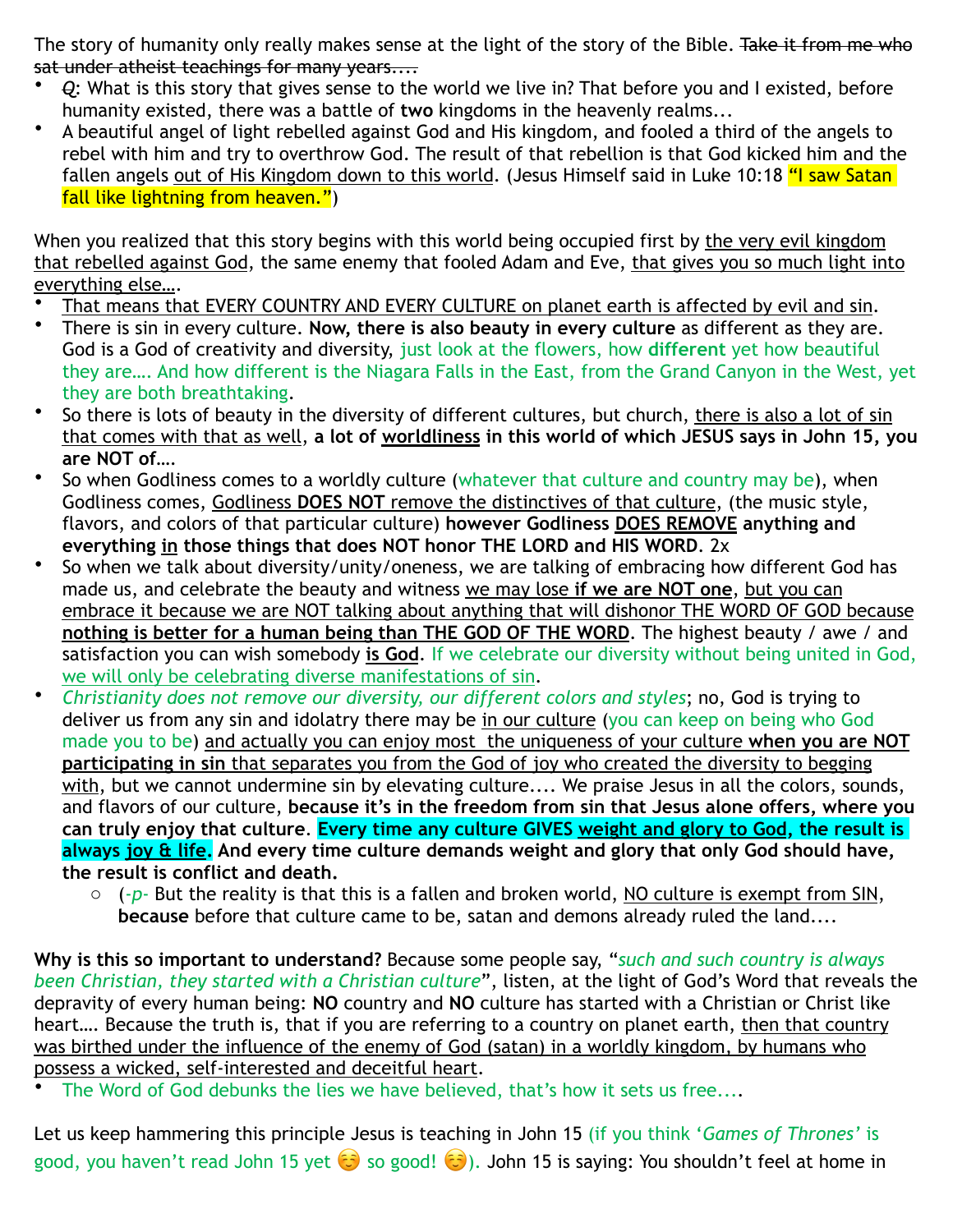this culture, because we are not of this culture. / We shouldn't feel at home in this country, because we are not of this country. We shouldn't feel at home in this world, because we are not of this world! We are living between 2 kingdoms, the Kingdom of God and the kingdom of this world; **and they couldn't be any more different**:

- God's Kingdom is eternal, this kingdom is not
- God's Kingdom is light, this one is darkness
- God's Kingdom leads to life, **the best this one can give you on your last breath is an expensive tomb stone**
- We receiv**ed** a foretaste/a sampler of the Kingdom of God when Jesus came and walked a few years here: His paths are straight / His life kindness and love / all His works were good and with pure intentions / all His words were **true** / His steps healing for us, / His end glory to God and reconciliation for us to God and with one another. Listen, **the unity and world peace we all long for is only possible when humanity surrenders to the King of peace**. We got a sampler of His Kingdom when He came the first time, and He will return a second time for the multiethnic church He promised Abraham, and the one HE will end up with as we see it in Rev. 5
- We live between two kingdoms, the pattern of human history is that for thousands of years, we cannot achieve world peace on our own, **isn't it obvious?** How many more thousands of years have to pass for us to humble ourselves to God and acknowledge this. The kingdom of this world is **against** the Kingdom of God.
- If we want to see unity and God's Kingdom here, we must start acting as if we are NOT from this **world**. *-p*
	- o At best, this world returns "*good for good*", that's humanistic, what a low bar…
	- o This world also returns "*evil for evil*" we act worse than animals…
	- o This world returns "*evil for good*" that's satanic… this is satan's playground
	- o Oh but those who return "*good for evil*" those are called Christians, they are NOT from this world
	- o Jesus said: "Blessed are the **peace makers**, for they **will be called children of God**." Mathews  $5:9$
- Believer we are NOT of this world. **PLEASE, please, please know this: Our hope is not in particular country or a particular president; our hope is a PERFECT KING names JESUS and HIS KINGDOM!** – Our hope is in THE LORD. He is above all. He is greater, and better.
- We are not of *this world* church. In the words of Lewis, who was an atheist who came to Christ, "*If we find ourselves with a thirst and desire that nothing in this world can satisfy, the most natural explanation is that we were made for another world*." C.S. Lewis

Now, here is the dilemma that Jesus is presenting in John 15: That in the Christian life, we see a ton of inexplicable love, but at the same time the Christian life is one where you'll be hated….

- So we see God leaving His throne, bringing us out of spiritual blindness and stubbornness, all by grace and love, and that same God **sends us out to love a world that hated him** (every country and every culture including this one will have a tendency to cling to its culture rather than to The Word of God, when the culture feels at risks you'll despise God's Word because it challenges your identity/it challenges power and what you cling to... - the world Jesus calls us to love (for God so loved the world) Jesus says **will hate us also**, just as they hated Him…. That's a dilemma….
- John 15 reveals to us that we shouldn't be surprised or alarmed when we see hostility and animosity towards Christians…. And our response to that hostility is **to love others still, because THEY are who WE WERE towards God, and WE were saved by GRACE…**.
- Not even in Disney movies the kingdom of darkness is compatible with the kingdom of God, but the heart of Jesus is not destruction, but salvation, yet this truth remains, Jesus says 18 "If the world hates you, keep in mind that it hated me first. If Jesus was perfect (and He was), and they hated him, it shouldn't surprise me when my neighbor hates me (even when he thinks he is Christian), but hate towards you is not personal, you need to learn to see all people with the eyes of love of Christ, they hate to let go something sinful or deer to them in the system or the culture, they don't know what they are doing by protecting what they think is better, when in reality what they cling to is **too**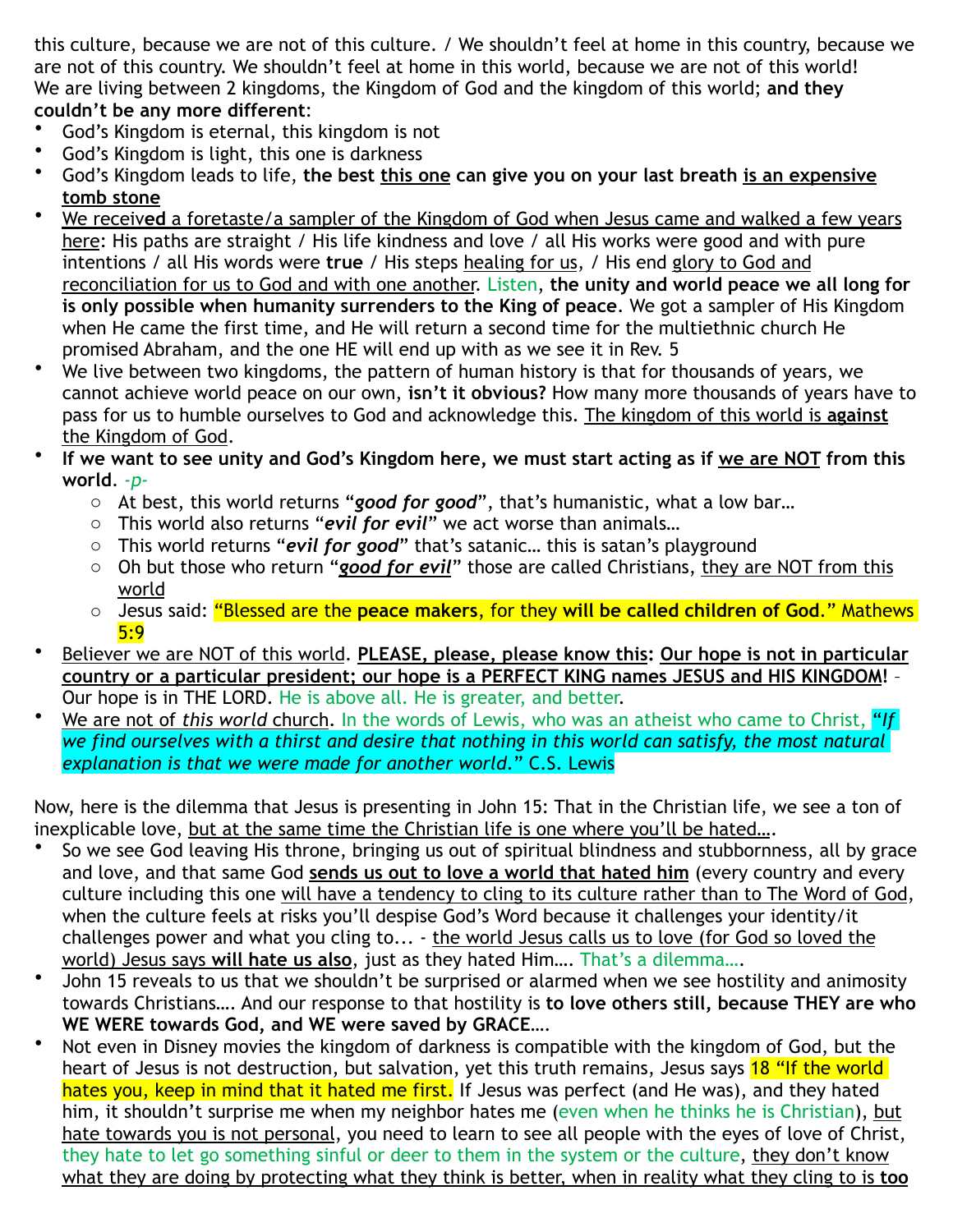**little** compared to God… (Jesus said that while hanging on the cross, "*Father forgive them... for they do not know what they are doing*", / Steven said that too while he was being stoned to death… he knew they were rejecting God and the truth, **it wasn't personal for him**); next verse, 19 If you belonged to the world, it would love you as its own. (Why? Because everybody loves people just like them; **but that's not love at all…** that's loving yourself…. **Loving someone that looks like you is loving the fact that you don't have to make much effort nor inconvenience yourself to love that person, that's not love….**)

- Here's the logic of what Jesus is saying: "*People will know you're united with me because you're united to each other*." **But what have we done?** We flip this entire idea. Jesus said we were supposed to be united to each other and hated by the world. But for far too many of us, we're comfortable with the world and indifferent to one another.
- It's worth asking yourself: Is your unity in the body of Christ so outrageous that it can't be ignoredjust like Jesus' ministry? Or are you just hanging out with people like you? The last 10 people you texted. Do they look just like you? The people you've had in your home in the past month—do they look just like you? The books you're reading—are they written by people who look and think just like you? Brothers and sisters, that's not unity. That's not diversity. That's isolation. And it's not why Jesus came.
- As it is, you do not belong to the world, but I have chosen you out of the world. **That is why** the world hates you.
- And because we are despised as Christians, that's the reason church we think it twice to pull our Bibles out in a coffee shop (because you don't want people to include you in the **false narrative** that we are bigoted intolerant haters…). Now, do bigoted intolerant haters exist? Yes, in every country & culture, we already stablished that.
- Jesus said the world will hate people like Him; is also the reason why when someone asks me, "*what do you do for living?*" I respond, "*I'll tell you but you have to promise me not to judge me*" (all of the sudden they think I'm going to say I'm a hit man or something, and at that point they are like "*I*

*don't really wanna know now what you do*" ☺ ); but I tell them that because when I tell them that "*I'm a pastor*", **they see what I meant**, they wrestle now to give me the tolerance they claim to have, 'cause they wanna hate me but just said they won't judge me

- Jesus says "*I've moved you from a kingdom of darkness to my kingdom of light, and that's why they'll hate you*," the light named Jesus, has come into the world, and people loved the darkness rather than the light. And when you are His, you will be despised because **the truth of God abides in you and it clashes with the fact people want to do what they want to do** (they want to keep being homogenous, they want **in**dependence from God – independence may be an American way and message but it sure ain't The Bible's message); Summit family don't lose sight that: **What matters most in this world is not the temporary hate and trials of this world, but the God who made it.**
- Jesus is better than life, **and the reason you can have strength to love this world, rather than be affected by hate, is precisely because you are no longer from here; you are here, but this ain't home yet…**.
- I don't have to affected by the hate, in fact, I abide in the ONE who IS LOVE, **I can love while being hated because I'm just passing through, I'm heaven bound…**. I'm in a ship of salvation called Jesus that will never sink
- Remember the words of Jesus in the next verse: 20 ... if they persecuted me, they will persecute you also... 21 They will treat you this way because of my name, for they do not know (GOD) the one who sent me. 24 …'They hated me without reason.' But as for you, in the same way I was sent to the world knowing I would be hated to reveal the one they do not know: 27 you also must testify... testify there is a better King than us / testify there is a better ending to this life / testify there is a better way and place, a better Kingdom
	- o One with no more funerals / no more hospitals / no more sickness / no more death / no more separation, and people from every culture and language in perfect harmony and love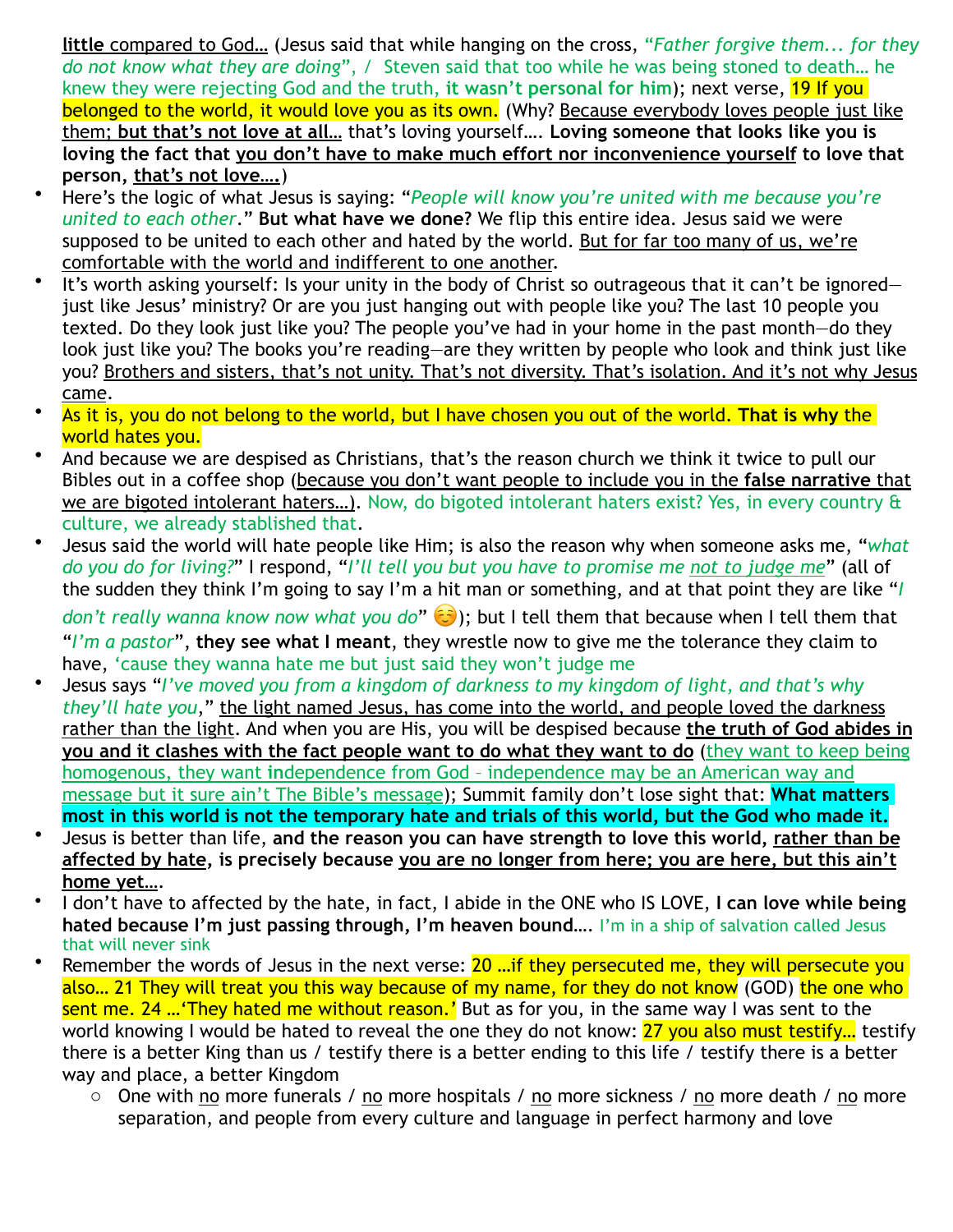Let me bring this down to earth a little bit more by applying this to us / to our culture here in the U.S.A. that God's Word may renew our mind (make no mistake though, I love this place, I am so grateful to God for the U.S.) but I'm applying it here because I'm not preaching in Haiti or London right now,

We already established that because our enemy occupied this world first, ALL cultures and countries are affected by his temporary evil rule…. No nation **in a fallen world post Gen. 3** is formed Christian…. And the reason why that's real important to understand here in The United States is because many of us assume that the U.S. had a great Christian past that we need to get back to, and this narrative minimizes terrible none-Christian acts and actions under the name of "people of God" – **in the words of John MacArthur**, "Our Nation's founding fathers were not Christians, they were Theists." John MacArthur – *He repeated that recently BTW when he was interviewed by Ben Shapiro*.

- If by any stretch of the imagination you think this is an anti-USA sermon you are dead wrong; **fun fact: Do you know what was the first thing I learned in English? The very first thing I learned in English was** *The National Anthem***. I asked my Math teacher to teach it to me because I wanted to pay honor to the land that welcomed me**, I love this land, **but please hear this:**
- The ideologies of this world tell you that cultures are "*neutral and sacred*", but The Bible says that there is not one that is good, and that the kingdom of evil resides in this world **for now**.
- Because humanity rebelled against God, **ALL cultures of this world have worldliness in it** (**including the so called "Christian culture" of this country**)
- We are living in times where politics, alliances, country, and president, seem to be more important than God and His Kingdom,
- But Jesus wants us to be *people of His Word*, and He keeps pointing us upward: We are not of this world.
- The church is not a place where we primarily talk about the nation and its leaders, but rather where we talk about **HE who is seating on the throne (God almighty)**, and that doesn't mean we won't call out sin or stay silent where-ever side of the isle sin may lie…, but again: **The hope for us is not a nation and a leader; the hope for humanity is Jesus and His Kingdom**. He has eternal impact, that's what John 15 is trying to tell you….
- We DO pray for our leaders, but we are not of this world.

Now you see why is so important to remember we are not of this world in our USA context: Not to put our hope in a nation, or in material prosperity, and to discern how The Word of God is fulfilled that **all nations and cultures have sin, and therefore a nation and a culture CANNOT be our hope**. [in the same way there is no way to see the reason for our present sin unless we go back and see the history of the fall of man in the garden of Eden, there is also no way to see our present discrimination if we don't look back to our own history and do the same...]. And I say this with much sadness, having shed so many tears in private about the following sad and gut wrenching truths; what makes the following so sad, is that *the church* was far too often **silent** while the following was happening:

- The killing of Natives Americans in this country was real... (people made in the image of God), the trail of tears was real: this nation was founded on the genocide of Native Americans **//** Also, some of the fathers of this nation like Thomas Jefferson, would cut out from the Bible everything that they did not like; does a Christian do that? -p- **//** the constitution, when it was written in 1787, didn't really stop slavery and didn't help people of color did it? **//** just 100 years ago, women could not even vote in the elections **//** Another fact: George Washington and others, on the one hand approved racism and the slavery of humans beings, but on the other hand, they would have relations with slaves of color and then would NOT recognize those children as their own because they were "*not totally white…*", (there's a monument on D.C. about this) so to them black woman were NOT human enough to have rights nor freedom, but yet human enough for them to render their selfish pleasures; **those are not founding Christian principles.** The Word of God is fulfilled! At the light of John 15, no nation, culture, or people in the world is Christian **except those who acknowledge their sins, repent, and place their trust and life in total control of The Lord Jesus Christ.**
- **Christian, you are NOT of this world...**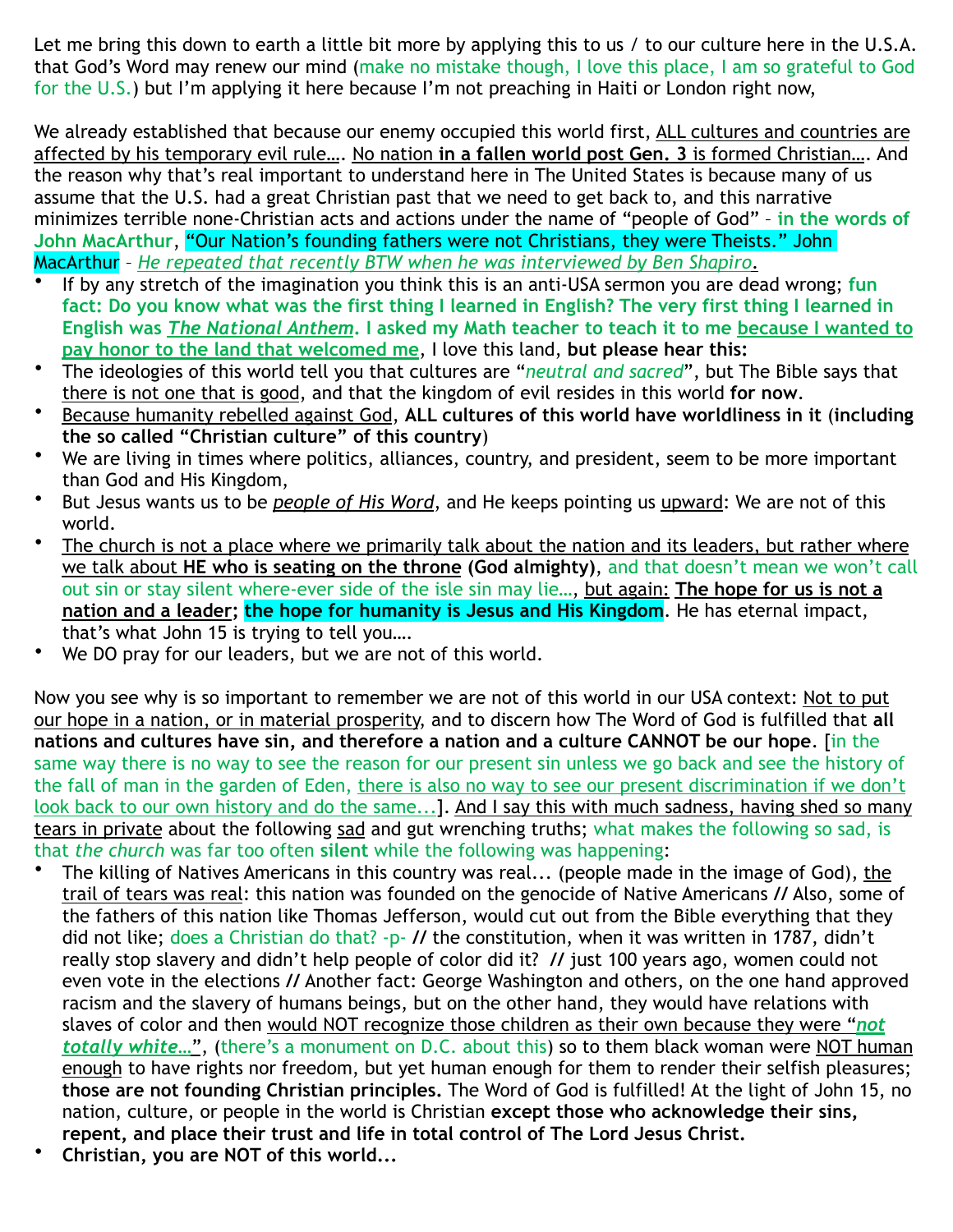Now, is the USA worse or better than other countries? That's just the wrong question... because the USA is **A** country, and that means is not our home, no country deserves our greatest alliance (we are not of this world remember?), is not whether our sins are big or small, is just that this is a country and it won't last like God's Kingdom, if we trust in it rather than God we fail... and that matters because if we do not admit this, we'll minimize aspects of our past that we need to grapple with, so that we may not repeat the behavior.... a reality check is never fun, but we need it if we wanna grow... --- **we love our country best when we don't love it first..., when we love God first, only then can we have harmony with each other**. What has happened is that in our particular context and history, a culture wanted to copy some Biblical ideas without wanting to submit to The Bible and the God of the Bible.... They ran from Queen Mary in Europe looking for religious freedom (her nick name is "*bloody Mary*" for all the Christians she killed), **yet what do we call those who killed so many Native Americans when they arrived here and enslaved Africans?** "*Bloody Christians?*" It kind of doesn't fit right? **What you see in an attempt to mirror The Bible without wanting to actually submit to what it says**. - Listen Church: just like the Pharisees, **it's totally possible for you and I to attempt to obey God without actually loving God**. – here is the contrast:

- o The USA committed sins in their inception passing as "The People of God / as Israel"
- o The revolution became a form of "exodus", but an exodus from Europe rather than from their sins.
- o Lincoln became like "the Moses" that led the people out of slavery, signing "*the proclamation of emancipation*" 156 years ago, **glory to God for that**, but did that discrimination end 156 years ago? NO, **because the problem is sin and the only solution is Jesus Christ**.
- $\circ$  The declaration of independence / the constitution / and the bill of rights (praise God for those documents, **problem is**) for many they substitute "The Bible" and **nothing** can match The Holy Scriptures; as soon you and I deviate from The Bible, and try to add or remove to it, we have gone astray.
- o July 4th (the day of **in**dependence) overshadowed "Resurrection Sunday" (Easter, were we acknowledge our utter **de**pendence on God)
- o The enemies of the country are those who threaten material prosperity, instead of spiritual prosperity, and that is why we are in ruins spiritually speaking, wasting our lives in search of material things
- o More importance is given to what the founding fathers of the nation said, than what the Fathers of the church said in the Bible (*and BTW/FYI, here is D earliest picture found in history of Jesus and His disciples*)
- o Your taxes have replaced your tithes and offerings, we tend to give more generously to the government of this world, than to the God of the universe through His local Church here.
- o The pledge of allegiance became more important than the prayer of repentance of a sinner
- $\circ$  And the president (of whatever party) has become like "the pastor of the nation" trying to replace the authority and peace figure of the only good shepherd (Jesus) who confronts our sin for our good. You see even if a future President was the best Christian ever, he is just a man or a woman, don't trust in chariots and horses, **when we trust in man we miss the strength and power OF GOD**.
- Let us not be so easily please, our soul longs for THE LORD... stop putting your hope and identity in a tiny temporary kingdom **in** this temporary world
- There is a better, eternal Kingdom, reigned by a King who is Holy / perfectly good, **He went home to prepare a place of eternal pleasure for you with Him**, and He will return soon; trust Him, rest in Him.

Our alliance church is NOT with this world, but with God and His Kingdom;

- **I say this out of love: Some of you have more allegiance to a political party than to THE WORD OF GOD: Repent! We can love each other in the midst of our differences**.
- I don't know what banner you go by, but if you call yourself a Christian, your banner is not "American" or "Cuban" your banner is Jehova Nissi; **God is your banner** (that's what Nissi means). Is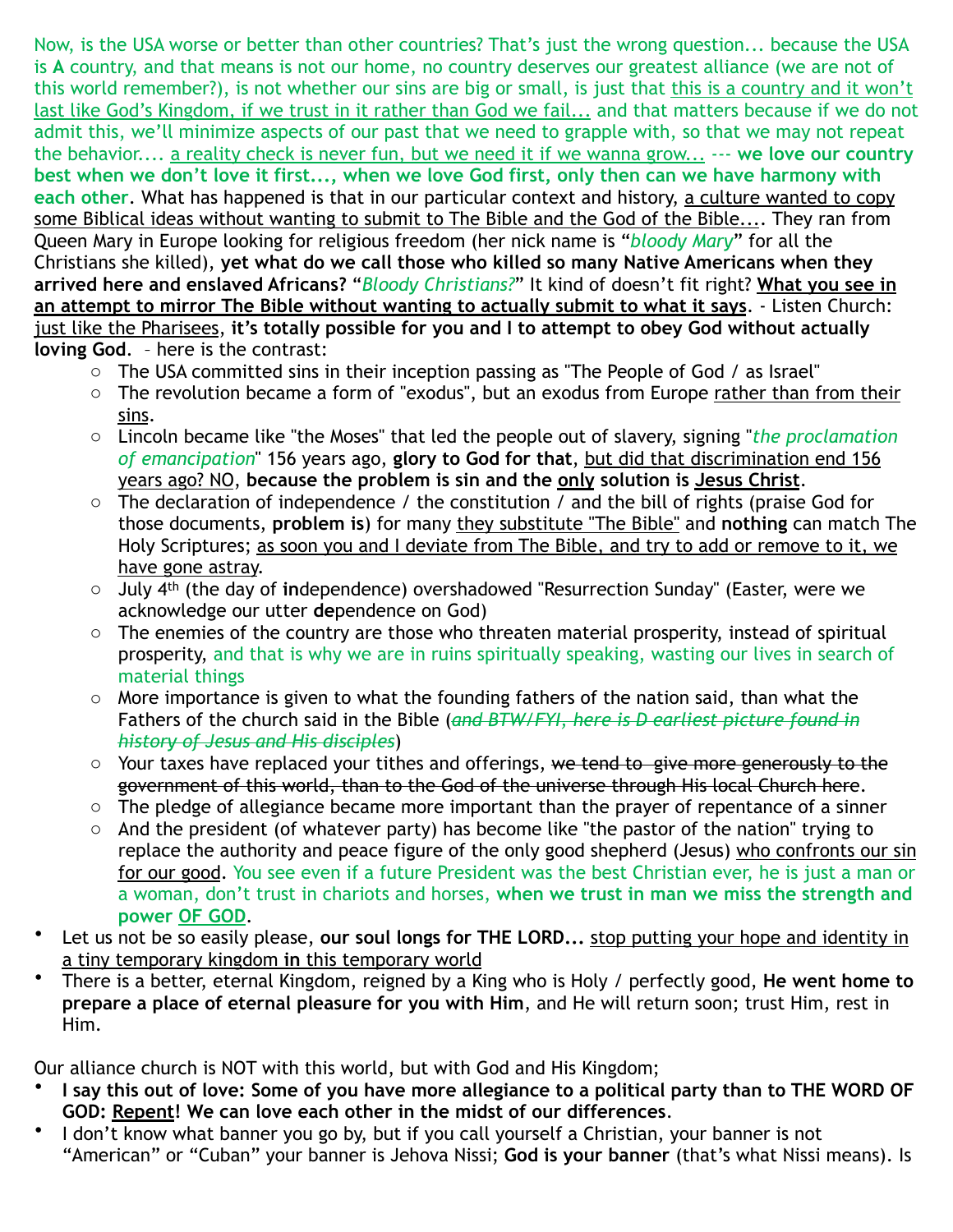not that I'm not grateful of where I was born, I love that little Caribbean island where I was born (great mojitos), but what it is, **is…**

- o **that I am more grateful of where I'm going because of the blood of Jesus shed for me, than where I come from! I'm not home yet;** make no mistake **my destination is secure, no one can pluck me out…**
- o Perhaps your banner and identity is "*I'm an American citizen*", hate to pop your bubble but **The Bible says**, "*our citizenship is in heaven, and from it we await a Savior, the Lord Jesus Christ.*" Philippians 3:20
- $\circ$  Our banner is not geographical to where we are born physically, we can appreciate creation and it's God made beauty, but my joy is in the new birth spiritually, for it leads me to the maker of all things.
- **Your affiliations are revealed by the banners you wave, I want to wave nothing but Jesus and Him crucified**

You see some of you go by some other banners… some go by a culture banner I already explained (for you it's country and culture rather than God's Kingdom and His Word) but,

- Some go by a "*The theological banner*". Let me tell you:
	- o **I don't care if your banner is charismatic, Baptist, or reformed, if that banner ain't Jesus, it's the wrong banner! -p- And in the words of D.A. Carson: if you are not evangelizing, I can care less about your R.T.**
	- o Be careful people of God with the wrong banners and labels…. My grandmother **had no clue** who Luther or Calvin was, but she knew God's Word and believed it. It's alright if she didn't know Luther and Calvin, **she knew Jesus**!
- Some of you go by "*The educated banner*", thank God for education, I want my kids to graduate from College
	- o But let me tell you, the greatest legacy I can leave my kids **is not** a paid home, a car, and a great education… **The greatest thing I can leave my kids is the gospel of Jesus Christ, the excellencies of the saving knowledge of the glory and love of our everlasting Lord Jesus Christ**.
	- o I don't care if my kids say that dad is poor materially, I don't care if they say I don't have enough degrees; I want to be said of me, what people said about Peter and John, people knew on paper they were unschooled and ordinary man but **yet they were astonished as it was obvious they had walked with Jesus and lived in the power of God's Spirit! If my kids say that I walked with Jesus, that's enough for me. In the words of Paul, as having nothing, yet possessing everything.**
	- o If you are educated and a professional, **praise God**, leverage that for God's Kingdom, for His mission, and remember not to boast at all, for "*What do you have that you did not receive? If then you received it, why do you boast as if you did not receive it?*" 1 Corinthians 4:7
	- o Don't ever forget we were those who said in the past that we didn't need God, and God saved us from our blindness and foolishness. We were those who said, "*I have prospered, and I need nothing, not realizing that you are wretched, pitiable, poor, blind, and naked*." Rev. 3:17 – it was the grace and love of God what opened our eyes to our pride; what you and I are **is, in desperate need of God's grace daily…. His love is our life support, our only hope, and our reason to not give up**.

• May your banner, your identity, your tribe (may not be tribalism of any kind) but the all compassing God. **What banner/flag do u wave? We are residents of this world, but citizens of The Kingdom of God.**

"*Why are your emotions and mine not satisfied by all the things we see here on earth? It's like carrying a large ship to a narrow channel, such that it cannot sail there, it will even touch bottom; but give that ship the space of the sea and such will run like the wind.*